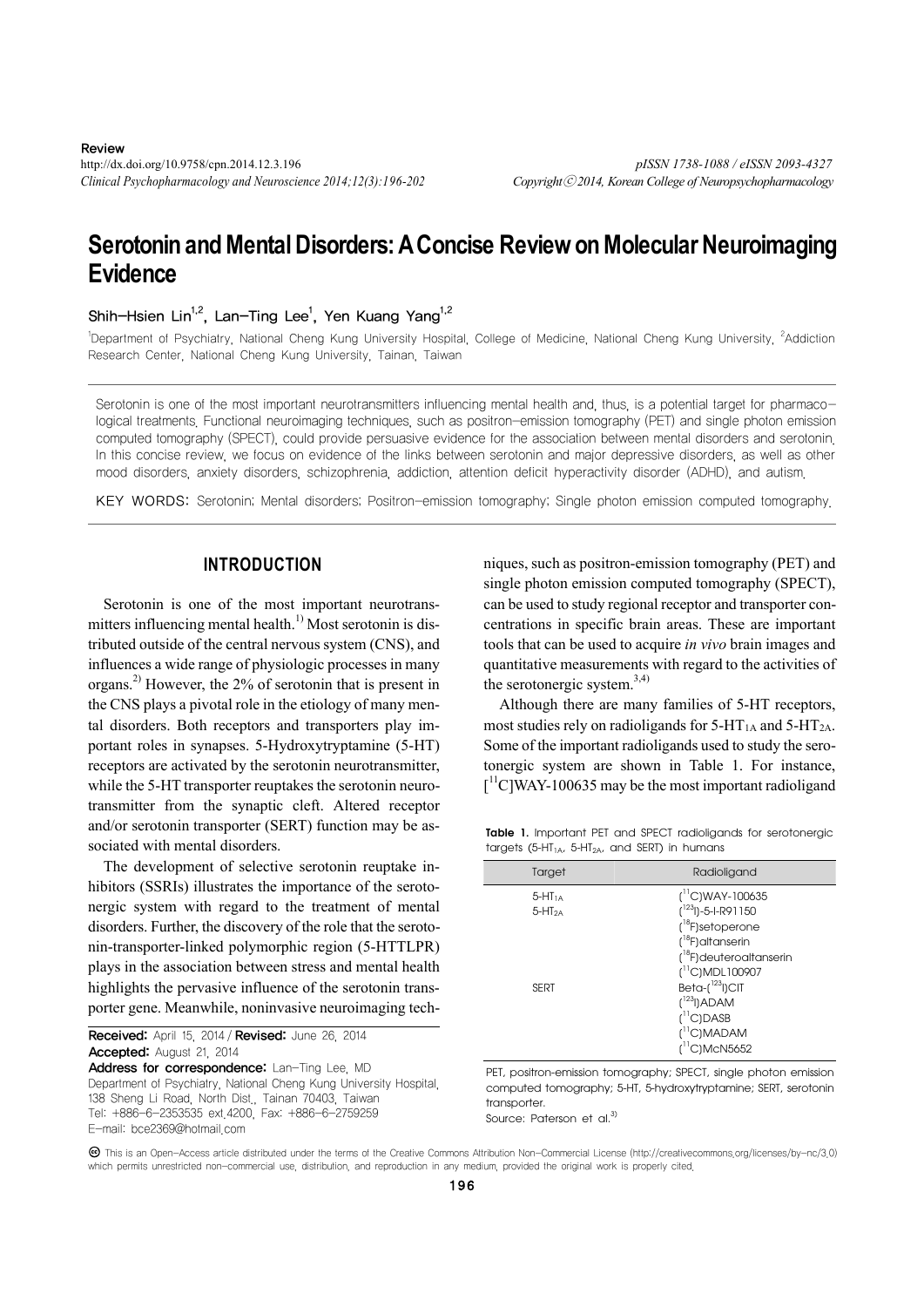for  $5-\text{HT}_{1\text{A}}$ ; however, there are also other available radioligands. Several radioligands were also developed for 5-HT<sub>2A</sub>. For SERT, Beta- $\int$ <sup>123</sup>I]CIT is one of the most useful radioligands for the SPECT. However, this radiotracer binds both on SERT and dopamine transporter (DAT). Another important radiotracer for SEPCT is [<sup>123</sup>I]ADAM, which selectively binding on SERT only.  $[$ <sup>11</sup>C]DASB and  $[$ <sup>11</sup>C]MADAM are important radioligands for PET. Evidence from neuroimaging studies may enhance our understanding of the role of serotonin in many mental disorders, and the aim of this essay was thus to provide a concise and updated review of the literature on this topic.

# **MAIN SUBJECTS**

#### Major Depressive Disorder (MDD)

MDD is one of the most important mental disorders associated with altered serotonergic activity, and several extensive reviews of the literature exist on this topic.<sup>5)</sup> Drevets *et al.*<sup>6)</sup> used PET in conjunction with  $\left[$ <sup>11</sup>C] WAY-100635, and found that the binding potential of  $5-\text{HT}_{1\text{A}}$  receptors in the raphe and mesiotemporal cortex of unmedicated subjects with MDD was lower than that in controls. Similar results were found among medicated and unmedicated MDD subjects in other studies,  $7,8$  as well as among patients with recurrent MDD. $9)$  However, not all studies agree on this issue. For example, in another PET study that used the same radioligand, MDD patients using antidepressants had greater  $5-HT<sub>1A</sub>$  receptor binding potential in the raphe and mesiotemporal cortex than controls and antidepressant-naïve patients with MDD; however, receptor binding potential was not significantly different between drug-naïve MDD patients and controls. $^{10}$ All of these earlier studies indicate that serotonin receptors are associated with MDD. The role of serotonin transporters, which influence the level of serotonergic activity, has also been examined in related neuroimaging studies. While it was demonstrated that a lower level of SERT availability in the midbrain is related to MDD, $^{11-13)}$ several studies presented findings that contradicted this. $14-16$  No differences were found in SERT availability between drug-free euthymic patients with MDD and controls.17) However, our previous study demonstrated that SERT availability in the midbrain was significantly lower in subjects with a first-degree family history of MDD than in healthy subjects.<sup>18)</sup> Meanwhile,  $[$ <sup>11</sup>C]McN 5652 studies indicated a lower SERT availability binding

**Table 2.** The summary of the findings on major depressive disorder (MDD)

| <b>NOULD E.</b> The sammary of the imaings on major approvince also don (MDD) |             |                                                                                                         |                                                      |                                                                                     |                                            |  |  |
|-------------------------------------------------------------------------------|-------------|---------------------------------------------------------------------------------------------------------|------------------------------------------------------|-------------------------------------------------------------------------------------|--------------------------------------------|--|--|
| Authors (year)                                                                | Target      | Radioligand                                                                                             | Subject                                              | <b>Regions</b>                                                                      | Finding                                    |  |  |
| Drevets et al. (1999)<br>Sargent et al. (2000)                                |             | 5-HT <sub>1A</sub> ( <sup>11</sup> C)WAY-100635<br>5-HT <sub>1A</sub> $\int$ <sup>11</sup> C)WAY-100635 | Unmedicated<br>Unmedicated and                       | RN, mesiotemporal cortex<br>Frontal, temporal, and limbic MDD (medicated and        | $MDD <$ controls                           |  |  |
|                                                                               |             |                                                                                                         | medicated                                            | cortex                                                                              | unmedicated) <controls< td=""></controls<> |  |  |
| Hirvonen et al. (2008)                                                        |             | $5-HT_{1A}$ $(^{11}C)WAY-100635$                                                                        | Unmedicated                                          | AC, AMY, ANG, DLP, ITG,<br>MTG, STG, HIP, INS, MFC,                                 | $MDD <$ controls                           |  |  |
| Parsey <i>et al.</i> (2006)                                                   |             | 5-HT <sub>1A</sub> ( <sup>11</sup> C)WAY-100635 Unmedicated                                             |                                                      | ORB, PC, dorsal RN, SG, VLP<br>RN, VPFC, MPFC, MPFC, DLP, No significant difference |                                            |  |  |
|                                                                               |             |                                                                                                         |                                                      | AC, CIN, AMY, HIP, PHG, INS,<br>TEM, PAR, OCC                                       |                                            |  |  |
| Bhagwagar et al. (2004) 5-HT <sub>2A</sub> ( <sup>11</sup> C)WAY-100636       |             |                                                                                                         | Recurrent MDD (recovered<br>and antidepressant free) | Temporal, parietal, prefrontal MDD <controls<br>and cingulate cortex</controls<br>  |                                            |  |  |
| Malison et al. (1998)                                                         | <b>SERT</b> | Beta- $(^{123}$ l)CIT                                                                                   | Drug-free MDD                                        | <b>Brainstem</b>                                                                    | $MDD <$ controls                           |  |  |
| Newberg et al. (2005)                                                         | <b>SERT</b> | Beta- $\binom{123}{1}$ CIT                                                                              | Drug-free MDD                                        | Midbrain                                                                            | $MDD <$ controls                           |  |  |
| Joensuu et al. (2007)                                                         | <b>SERT</b> | $\left( \begin{smallmatrix} 123 \ 13 \end{smallmatrix} \right)$ nor- $\beta$ -CIT                       | Unmedicated                                          | Midbrain                                                                            | $MDD <$ controls                           |  |  |
| Ahonen et al. (2004)                                                          | <b>SERT</b> | $(^{123}$ l) $ADAM$                                                                                     | Drug-free MDD                                        | Midbrain                                                                            | No significant difference                  |  |  |
| Catafau et al. (2006)                                                         | <b>SERT</b> | $(^{123}$ l) $ADAM$                                                                                     | Drug-free MDD                                        | Midbrain, thalamus, striatum                                                        | No significant difference                  |  |  |
| Herold et al. (2006)                                                          | <b>SERT</b> | ( <sup>123</sup> l)ADAM                                                                                 | Unmedicated                                          | <b>Midbrain</b>                                                                     | No significant difference                  |  |  |
| Hsieh et al. (2010)                                                           | <b>SERT</b> | $(^{123}$ l)ADAM                                                                                        | Drug-free, euthymic MDD                              | Midbrain                                                                            | No significant difference                  |  |  |
| Parsey et al. (2006)                                                          | <b>SERT</b> | $(^{11}C)$ McN5652                                                                                      | Drug-free MDD                                        | AMY, Midbrain                                                                       | $MDD <$ controls                           |  |  |
| Reivich et al. (2004)                                                         | <b>SERT</b> | $(^{11}C)$ McN5652                                                                                      | Drug-free MDD                                        | Left frontal cortex, right<br>cingulate cortex                                      | $MDD >$ controls                           |  |  |
| Cannon et al. (2007)                                                          | <b>SERT</b> | $\int$ <sup>[1</sup> C]DASB                                                                             | Unmedicated                                          | Thalamus, INS, striatum                                                             | $MDD >$ controls                           |  |  |

RN, raphe nuclei; AC, anterior cingulated cortex; AMY, amygdala; ANG, angular gyrus; DLP, dorsolateral prefrontal cortex; ITG, inferior temporal gyrus; MTG, middle temporal gyrus; STG, superior temporal gyrus; HIP, hippocampus; INS, insular cortex; MFC, medial prefrontal cortex; ORB, orbitofrontal cortex; PC, posterior cingulated cortex; SG, supramarginal gyrus; VLP, ventrolateral prefrontal cortex; VPFC, ventral prefrontal cortex; MPFC, medial PFC; DLPFC, dorsolateral PFC; CIN, cingulate cortex; PHG, parahippocampal gyrus; TEM, temporal cortex; PAR, parietal cortex; OCC, occipital cortex.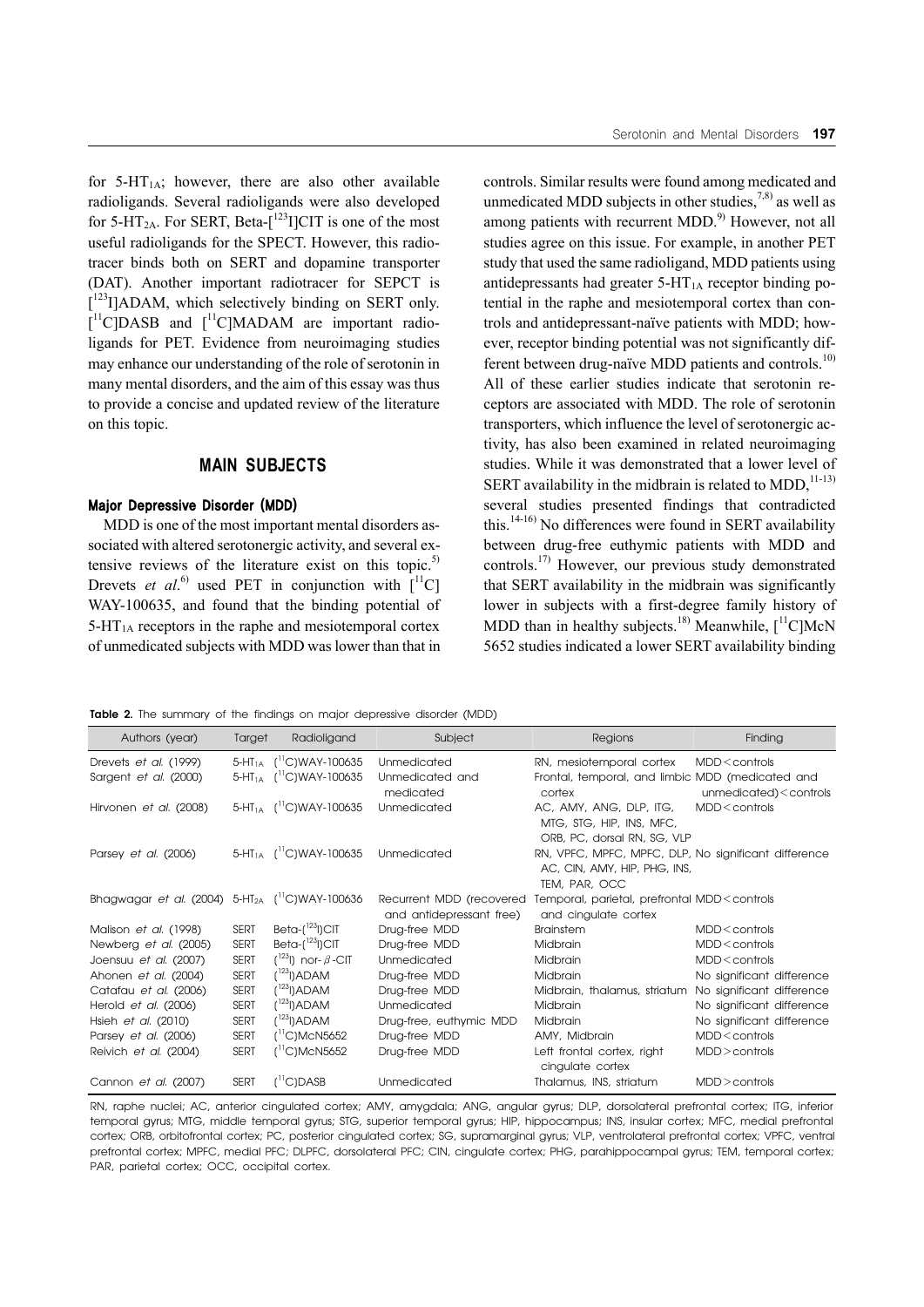potential in the amygdala of drug-naïve patients with  $MDD<sub>19</sub>$  and increased SERT availability in the left frontal cortex and right cingulate cortex among drug-free patients.<sup>20)</sup> Greater SERT availability was reportedly associated with more negative and dysfunctional attitudes among patients with  $MDD<sup>21</sup>$  and an increase in SERT availability in the thalamus and striatum of patients with MDD was also found in a  $\left[\right]^{11}$ C]DASB study.<sup>22</sup> These findings are shown in Table 2. As serotonergic antidepressants are an important treatment for MDD, PET is also used to probe SSRI occupancy. SERT occupancy is approximately 80% under the effective doses in PET studies using  $[^{11}C]DASB.^{23,24)}$ 

## Other Mood Disorders

Altered serotonergic activity is associated with various other mood disorders. For example, increased SERT binding potential was found among unmedicated subjects with bipolar disorder in a PET study using  $\int_1^{11} C|DASB|^{25}$  and similar findings were also reported in another PET study focused on  $5-HT_{1A}^{26}$  However, a decreased level of SERT availability, as assessed by SPECT with  $\lceil 1^{23} \rceil$ ADAM, was found in medicated subjects with euthymic bipolar I, but not bipolar  $II^{27)}$ . We speculate that these findings indicate that SERT availability might not only be a biomarker for bipolar disorder but is also influenced by medication or disease severity. In addition, the biological characteristics of bipolar I and II are different.<sup>27)</sup> It is also worth noting that altered serotonin activity may be related to the severity of symptoms associated with bipolar disorder.<sup>25)</sup> We speculate that the mechanism between abnormal serotonegic activity and bipolar disorder may be complex.

#### Anxiety Disorders

Studies also indicate that serotonergic activity may be associated with anxiety disorders, $^{28)}$  although the evidence remains inconclusive, with some studies reporting that there is no association,<sup>29</sup> or only an unclear one.<sup>30,31)</sup> Meanwhile, reduced  $SERT^{32)}$  and  $5-HT_{2A}^{33}$  binding potential was found among drug-naïve subjects with obsessive-compulsive disorder. Kent *et al.*<sup>34)</sup> reported that occupancy of SERT by paroxetine (a kind of SSRI) was higher in patients with social anxiety disorder. Additionally, other authors found significantly lower  $5-HT_{1A}$ binding potential in several limbic and paralimbic areas. $30$ Our preliminary small sample study of patients with generalized anxiety disorder showed no significant difference with regard to SERT level compared with a control group

(Yang *et al*., personal communication).

## **Schizophrenia**

Although it has been proposed that the serotonergic system may interact with the dopaminergic system in ways that may be associated with schizophrenia,  $35,36$ ) there remains little neuroimaging evidence regarding this issue. There is reportedly no significant decrease in 5-HT receptors or SERT among schizophrenic subjects, based on PET studies using different radiotracers,  $37-40$  and similar findings were also reported in a SPECT study using  $\left[1^{23}I\right]$  $\beta$ -CIT.<sup>41)</sup> The role of the serotonergic system in the treatment of schizophrenia should be explored further.

## Addiction

Although it has been proposed that serotonergic dysfunction may be associated with addictive behaviors,  $42,43$ ) there is little evidence from neuroimaging studies, and what exists remains inconclusive. Significantly reduced SERT availability in the brainstems of alcoholics was found with SPECT using  $\int^{123}$ I]  $\beta$  -CIT.<sup>44)</sup> However, another study using the same radiotracer indicated that brainstem SERT availability among smokers was higher than among non-smokers.<sup>45)</sup> Alcoholic nonsmokers reportedly had higher levels of SERT availability in the brainstem and diencephalon than controls.<sup>46)</sup>

The serotonergic system might also be also associated with other harmful forms of addiction, although the detailed mechanisms remain to be elucidated. For example, the association between serotonin and heroin use is unclear, although a SPECT study with  $\int^{123}$ I]  $\beta$  -CIT indicated that the level of SERT availability was similar between heroin users and healthy controls.<sup> $47)$ </sup> One of our studies<sup>48)</sup> indicated that midbrain SERT availability among opioiddependent patients being treated with low doses of methadone could be lower than that among controls and among former opioid addicts practicing methadone-free abstinence (Fig. 1). On the other hand, another study from our lab indicated that a higher level of SERT availability was associated with a greater likelihood of relapse among former heroin users. $49)$  We speculate, therefore, that serotonin may play a number of roles in heroin addiction. For example, both biological (e.g., homeostasis of neuroactivity) and psychological factors (e.g., depressive tendency, personality traits and risk preference) might have joint effects. Altered serotonergic activity may be associated with use of other substances, such as cocaine. An animal study indicated that acute cocaine self-administration may induce higher levels of SERT availability. $50$ )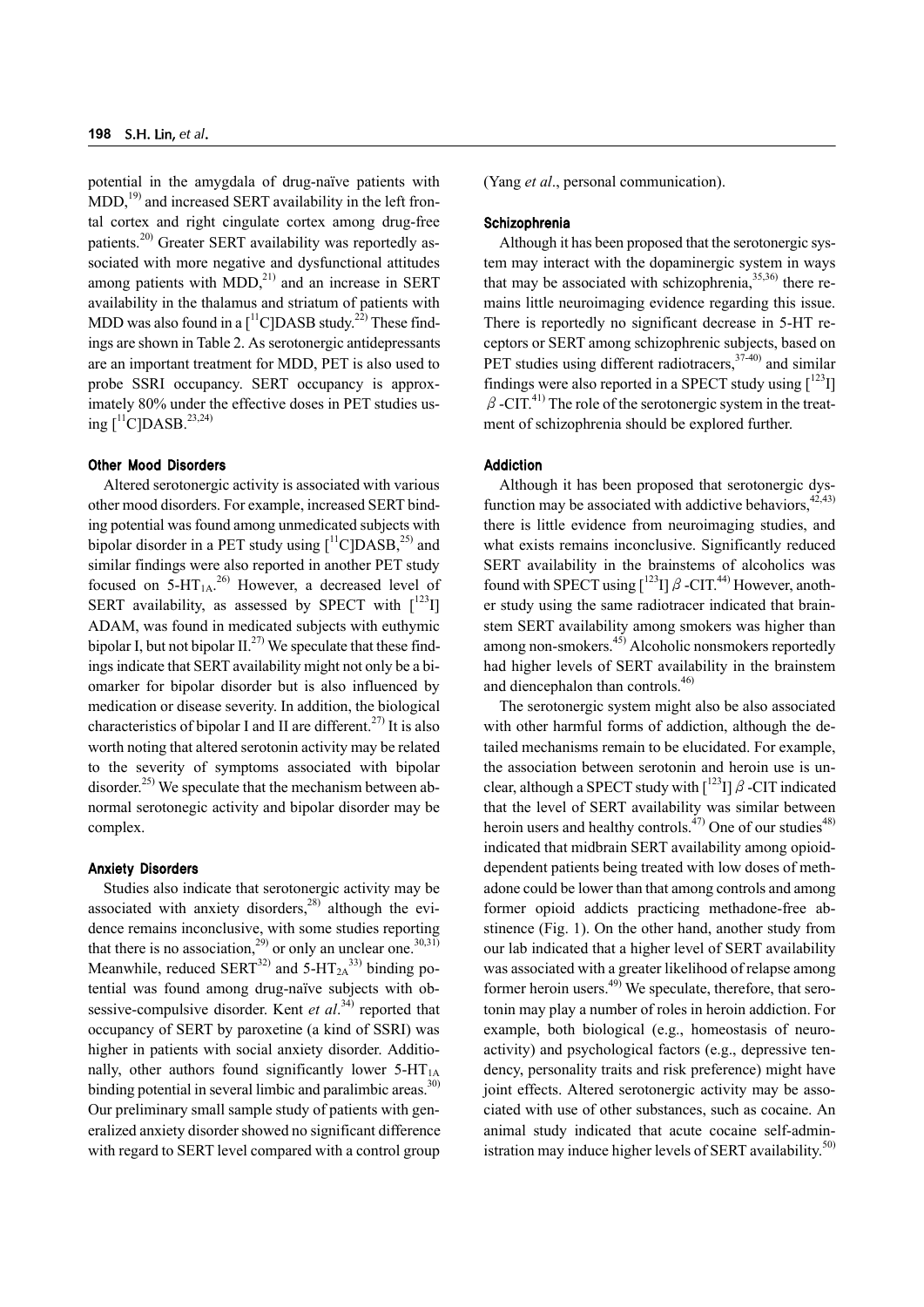

Fig. 1. The serotonin transporter (SERT) availability for heroin users and controls. Reproduced based on Yeh *et al*. 48)

Evidence in humans is scarce. A SPECT study found elevated SERT availability in acutely abstinent patients with cocaine dependency.51) The association between serotonin and addiction remains to be elucidated.

## Attention Deficit Hyperactivity Disorder (ADHD)

It was proposed that serotonin may play a role in ADHD via its interplay with the dopaminergic system.<sup>52)</sup> Additionally, there was reportedly no difference in SERT availability between treatment-naïve ADHD adults and their controls, while there was a lower level of DAT among ADHD subjects.<sup>53)</sup> Similar findings were reported in a recent small sample PET study using  $\int_1^{11}$ C]MADAM, which indicated that the level of SERT availability was similar between adult patients with ADHD and controls. $54$ )

## Autism

While the mechanisms of autism remain unclear, a lower level of  $5-\text{HT}_{2A}$  receptor binding was found among adult men with Asperger's syndrome in a small sample SPECT study.<sup>55)</sup> In a SPECT study using  $[^{123}I]$ nor  $\beta$ -CIT, a significantly lower level of SERT availability in the medial frontal cortex was found among children with autism.56) More importantly, a PET study reported lower SERT levels throughout the brain in autistic men; reduced SERT level in the anterior/posterior cingulate cortex was associated with poor social cognition. $57$ ) Although there are few findings on autism in the literature, published work does shed some light on the etiology of this condition.

#### Other Risks Associated with Mental Problems

Neuroticism is a trait that may be associated with mood

disorders. A PET study reported that a higher SERT binding potential was associated with neuroticism among healthy males.<sup>58)</sup> A higher level of frontolimbic 5-HT<sub>2A</sub> receptor binding was reportedly associated with neuroticism among subjects with a family history of mood disorders.59) However, little is known about the association between serotonin and other personality traits, although a lower SERT level was found among subjects with borderline personality disorder. $60$ )

The studies mentioned above suggest that a lower level of serotonergic activity might be associated with poor social interaction.<sup>56,57)</sup> Similarly, our recent study indicated that lower SERT availability was associated with a lower level of perceived social support,<sup>61)</sup> which is linked with stress-induced mental illness. In support of this, another of our studies also indicated that perceived stress was associated with SERT availability.<sup>62)</sup> Furthermore, hypothalamic-pituitary-adrenal (HPA) axis function, as measured by dexamethasone suppression test, was found to be associated with SERT availability in healthy subjects. $<sup>63</sup>$ )</sup>

# **CONCLUSIONS**

Serotonin is one of the most important neurotransmitters and, thus, is a potential target for pharmacological treatment. A large body of evidence supports the association between the serotonergic system with MDD and other mood disorders. However, while pharmacological data support the view that serotonin could be related to anxiety disorders, imaging findings remain insufficient and inconclusive. Moreover, the association between serotonin and schizophrenia, which is the most severe psychiatric disorder, has also not been demonstrated by neuroimaging studies. The association between addiction and the serotonergic system could be complex, as the direction of its effects remains unclear. At present, little evidence supports a link between serotonin and ADHD. However, a few studies suggest that altered hyposerotonergic activity might be one of the etiologies of autism. Even in healthy participants, correlations between SERT and stressful life events and stress hormones still exist, and these findings could have implications for clinical practice.

#### ■ **Acknowledgments**

This study was financially supported by the National Science Council of Taiwan (NSC 95-2314-B-006-115- MY2, NSC 97-2314-B-006-006-MY3, NSC 100-2314- B-006-041-MY3), the Atomic Energy Council of Taiwan (INER 962014L, INER 970930L, INER NL81376), and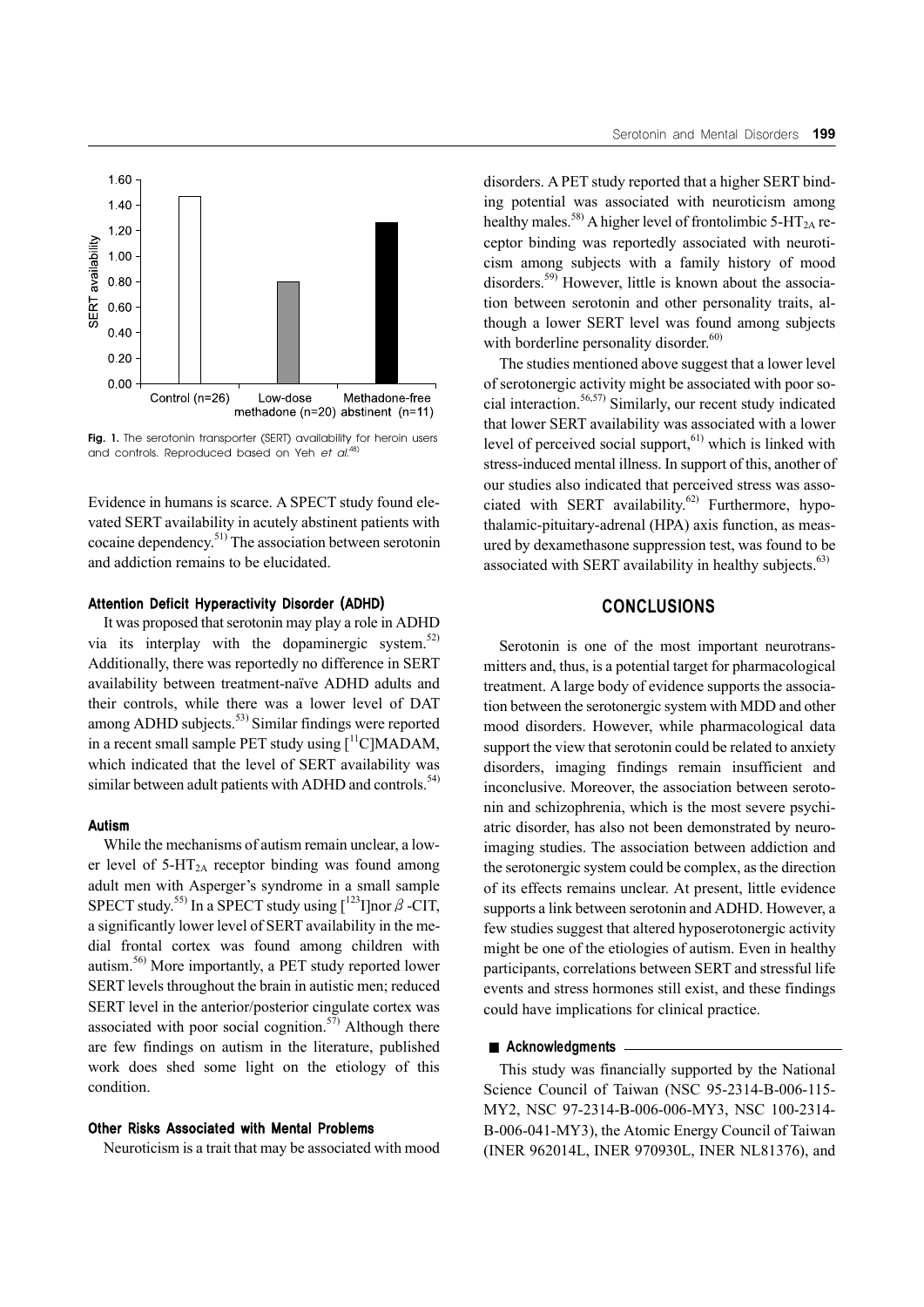National Cheng Kung University Hospital (NCKUH-9903019, NCKUH-10104019). This research also received funding from the Headquarters of University Advancement at the National Cheng Kung University, which is sponsored by the Ministry of Education, Taiwan, ROC. The funding institutions had no further role in the study design, the collection, analysis, and interpretation of data, the writing of this paper, or the decision to submit it for publication. The authors report no financial relationships with commercial interests.

#### **REFERENCES**

- 1. Stanley M, Mann JJ. *Increased serotonin-2 binding sites in frontal cortex of suicide victims. Lancet 1983;1:214-216*.
- 2. Berger M, Gray JA, Roth BL. *The expanded biology of serotonin. Annu Rev Med 2009;60:355-366*.
- 3. Paterson LM, Kornum BR, Nutt DJ, Pike VW, Knudsen GM. *5-HT radioligands for human brain imaging with PET and SPECT. Med Res Rev 2013;33:54-111*.
- 4. Zipursky RB, Meyer JH, Verhoeff NP. *PET and SPECT imaging in psychiatric disorders. Can J Psychiatry 2007;52:146-157*.
- 5. Nikolaus S, Hautzel H, Heinzel A, Müller HW. *Key players in major and bipolar depression--a retrospective analysis of in vivo imaging studies. Behav Brain Res 2012;232:358- 390*.
- 6. Drevets WC, Frank E, Price JC, Kupfer DJ, Holt D, Greer PJ, *et al. PET imaging of serotonin 1A receptor binding in depression. Biol Psychiatry 1999;46:1375-1387*.
- 7. Sargent PA, Kjaer KH, Bench CJ, Rabiner EA, Messa C, Meyer J, *et al. Brain serotonin1A receptor binding mea*sured by positron emission tomography with  $\int_1^1 C/WAY-$ *100635: effects of depression and antidepressant treatment. Arch Gen Psychiatry 2000;57:174-180*.
- 8. Hirvonen J, Karlsson H, Kajander J, Lepola A, Markkula J, Rasi-Hakala H, *et al. Decreased brain serotonin 5-HT1A receptor availability in medication-naive patients with major depressive disorder: an in-vivo imaging study using PET and [carbonyl-11C]WAY-100635. Int J Neuropsychopharmacol 2008;11:465-476*.
- 9. Bhagwagar Z, Rabiner EA, Sargent PA, Grasby PM, Cowen PJ. *Persistent reduction in brain serotonin1A receptor binding in recovered depressed men measured by positron emission tomography with [11C]WAY-100635. Mol Psychiatry 2004;9:386-392*.
- 10. Parsey RV, Oquendo MA, Ogden RT, Olvet DM, Simpson N, Huang YY, *et al. Altered serotonin 1A binding in major depression: a [carbonyl-C-11]WAY100635 positron emission tomography study. Biol Psychiatry 2006;59:106-113*.
- 11. Malison RT, Price LH, Berman R, van Dyck CH, Pelton GH, Carpenter L, *et al. Reduced brain serotonin transporter availability in major depression as measured by [123I]-2 beta-carbomethoxy-3 beta-(4-iodophenyl)tropane and single photon emission computed tomography. Biol Psychiatry 1998;44:1090-1098*.
- 12. Newberg AB, Amsterdam JD, Wintering N, Ploessl K, Swanson RL, Shults J, et al. <sup>123</sup>I-ADAM binding to serotonin *transporters in patients with major depression and healthy controls: a preliminary study. J Nucl Med 2005;46:973-977*.
- 13. Joensuu M, Tolmunen T, Saarinen PI, Tiihonen J, Kuikka J, Ahola P, *et al. Reduced midbrain serotonin transporter*

*availability in drug-naïve patients with depression measured by SERT-specific [(123)I] nor-beta-CIT SPECT imaging. Psychiatry Res 2007;154:125-131*.

- 14. Ahonen A, Heikman P, Kauppinen T, Koskela A, Bergstrom K. *Serotonin transporter availability in drug free depression patients using a novel SERT ligand. Eur J Nucl Med Mol Imaging 2004;31:S227-S228*.
- 15. Catafau AM, Perez V, Plaza P, Pascual JC, Bullich S, Suarez M, *et al. Serotonin transporter occupancy induced by paroxetine in patients with major depression disorder: a 123I-ADAM SPECT study. Psychopharmacology (Berl) 2006; 189:145-153*.
- 16. Herold N, Uebelhack K, Franke L, Amthauer H, Luedemann L, Bruhn H, *et al. Imaging of serotonin transporters and its blockade by citalopram in patients with major depression using a novel SPECT ligand [123I]-ADAM. J Neural Transm 2006;113:659-670*.
- 17. Hsieh PC, Lee IH, Yeh TL, Chen KC, Huang HC, Chen PS, *et al. Distribution volume ratio of serotonin and dopamine transporters in euthymic patients with a history of major depression - a dual-isotope SPECT study. Psychiatry Res 2010;184:157-161*.
- 18. Hsieh PC, Chen KC, Yeh TL, Lee IH, Chen PS, Yao WJ, *et al. Lower availability of midbrain serotonin transporter between healthy subjects with and without a family history of major depressive disorder - a preliminary two-ligand SPECT study. Eur Psychiatry 2014. pii: S0924-9338(13) 00445-8. [Epub ahead of print]*
- 19. Parsey RV, Hastings RS, Oquendo MA, Huang YY, Simpson N, Arcement J, *et al. Lower serotonin transporter binding potential in the human brain during major depressive episodes. Am J Psychiatry 2006;163:52-58*.
- 20. Reivich M, Amsterdam JD, Brunswick DJ, Shiue CY. *PET brain imaging with [11C](+)McN5652 shows increased serotonin transporter availability in major depression. J Affect Disord 2004;82:321-327*.
- 21. Meyer JH, Houle S, Sagrati S, Carella A, Hussey DF, Ginovart N, *et al. Brain serotonin transporter binding potential measured with carbon 11-labeled DASB positron emission tomography: effects of major depressive episodes and severity of dysfunctional attitudes. Arch Gen Psychiatry 2004;61:1271-1279*.
- 22. Cannon DM, Ichise M, Rollis D, Klaver JM, Gandhi SK, Charney DS, *et al. Elevated serotonin transporter binding in major depressive disorder assessed using positron emission tomography and [11C]DASB; comparison with bipolar disorder. Biol Psychiatry 2007;62:870-877*.
- 23. Meyer JH. *Imaging the serotonin transporter during major depressive disorder and antidepressant treatment. J Psychiatry Neurosci 2007;32:86-102*.
- 24. Meyer JH, Wilson AA, Ginovart N, Goulding V, Hussey D, Hood K, *et al. Occupancy of serotonin transporters by paroxetine and citalopram during treatment of depression: a [(11)C]DASB PET imaging study. Am J Psychiatry 2001; 158:1843-1849*.
- 25. Cannon DM, Ichise M, Fromm SJ, Nugent AC, Rollis D, Gandhi SK, *et al. Serotonin transporter binding in bipolar disorder assessed using [11C]DASB and positron emission tomography. Biol Psychiatry 2006;60:207-217*.
- 26. Sullivan GM, Ogden RT, Oquendo MA, Kumar JS, Simpson N, Huang YY, *et al. Positron emission tomography quantification of serotonin-1A receptor binding in medicationfree bipolar depression. Biol Psychiatry 2009;66:223-230*.
- 27. Chou YH, Wang SJ, Lin CL, Mao WC, Lee SM, Liao MH. *Decreased brain serotonin transporter binding in the*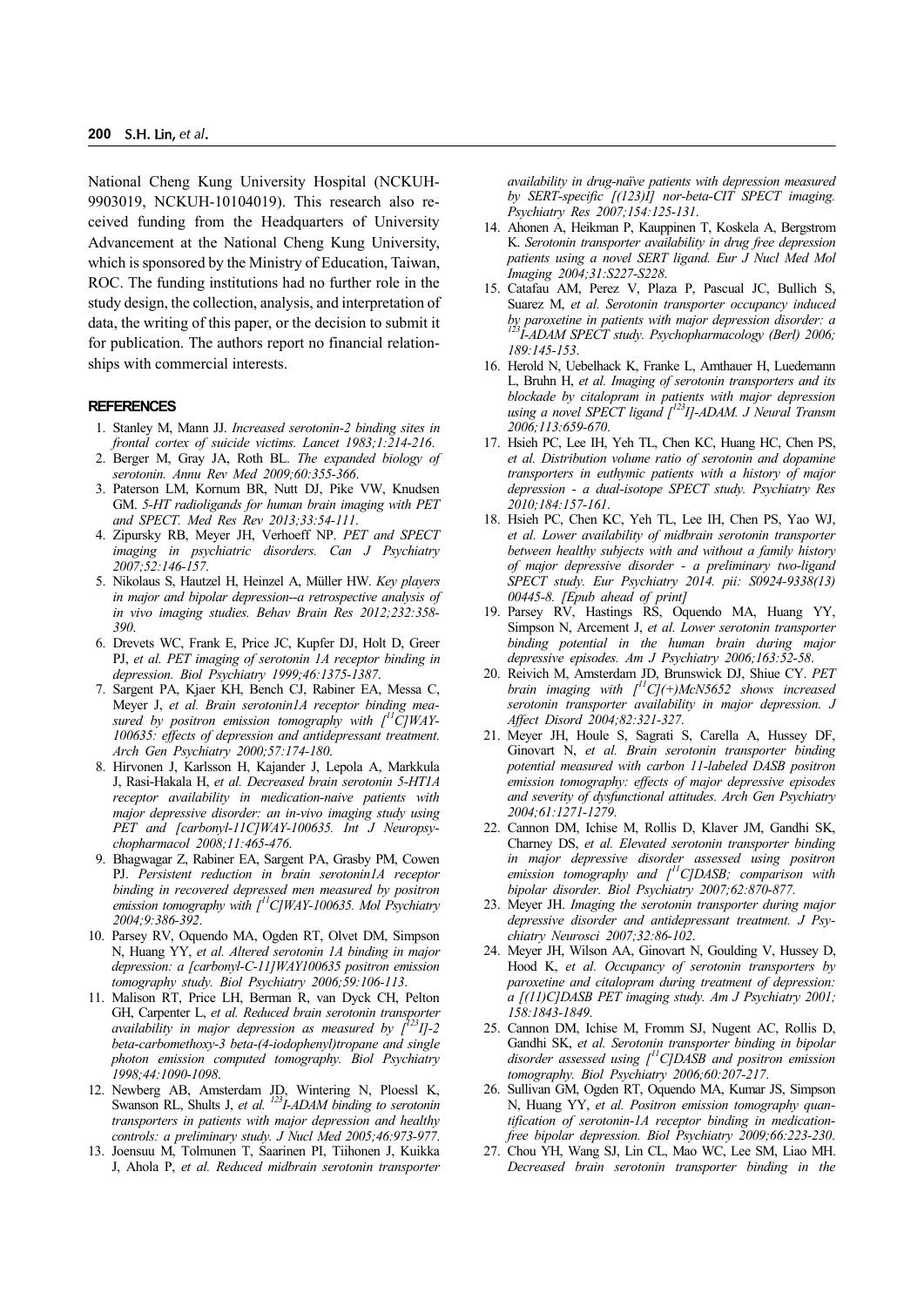*euthymic state of bipolar I but not bipolar II disorder: a SPECT study. Bipolar Disord 2010;12:312-318*.

- 28. Freitas-Ferrari MC, Hallak JE, Trzesniak C, Filho AS, Machado-de-Sousa JP, Chagas MH, *et al. Neuroimaging in social anxiety disorder: a systematic review of the literature. Prog Neuropsychopharmacol Biol Psychiatry 2010;34:565- 580*.
- 29. Maron E, Kuikka JT, Ulst K, Tiihonen J, Vasar V, Shlik J. *SPECT imaging of serotonin transporter binding in patients with generalized anxiety disorder. Eur Arch Psychiatry Clin Neurosci 2004;254:392-396*.
- 30. Lanzenberger RR, Mitterhauser M, Spindelegger C, Wadsak W, Klein N, Mien LK, *et al. Reduced serotonin-1A receptor binding in social anxiety disorder. Biol Psychiatry 2007; 61:1081-1089*.
- 31. van der Wee NJ, van Veen JF, Stevens H, van Vliet IM, van Rijk PP, Westenberg HG. *Increased serotonin and dopamine transporter binding in psychotropic medicationnaive patients with generalized social anxiety disorder shown by 123I-beta-(4-iodophenyl)-tropane SPECT. J Nucl Med 2008;49:757-763*.
- 32. Hesse S, Müller U, Lincke T, Barthel H, Villmann T, Angermeyer MC, *et al. Serotonin and dopamine transporter imaging in patients with obsessive-compulsive disorder. Psychiatry Res 2005;140:63-72*.
- 33. Perani D, Garibotto V, Gorini A, Moresco RM, Henin M, Panzacchi A, *et al. In vivo PET study of 5HT(2A) serotonin and D(2) dopamine dysfunction in drug-naive obsessivecompulsive disorder. Neuroimage 2008;42:306-314*.
- 34. Kent JM, Coplan JD, Lombardo I, Hwang DR, Huang Y, Mawlawi O, *et al. Occupancy of brain serotonin transporters during treatment with paroxetine in patients with social phobia: a positron emission tomography study with 11C McN 5652. Psychopharmacology (Berl) 2002;164:341- 348*.
- 35. Iqbal N, van Praag HM. *The role of serotonin in schizophrenia. Eur Neuropsychopharmacol 1995;5 Suppl:11-23*.
- 36. Kapur S, Remington G. *Serotonin-dopamine interaction and its relevance to schizophrenia. Am J Psychiatry 1996;153: 466-476*.
- 37. Trichard C, Paillère-Martinot ML, Attar-Levy D, Blin J, Feline A, Martinot JL. *No serotonin 5-HT2A receptor density abnormality in the cortex of schizophrenic patients studied with PET. Schizophr Res 1998;31:13-17*.
- 38. Lewis R, Kapur S, Jones C, DaSilva J, Brown GM, Wilson AA, *et al. Serotonin 5-HT2 receptors in schizophrenia: a PET study using [18F]setoperone in neuroleptic-naive patients and normal subjects. Am J Psychiatry 1999; 156:72-78*.
- 39. Frankle WG, Lombardo I, Kegeles LS, Slifstein M, Martin JH, Huang Y, *et al. Serotonin 1A receptor availability in patients with schizophrenia and schizo-affective disorder: a positron emission tomography imaging study with [11C]WAY 100635. Psychopharmacology (Berl) 2006;189:155-164*.
- 40. Frankle WG, Narendran R, Huang Y, Hwang DR, Lombardo I, Cangiano C, *et al. Serotonin transporter availability in patients with schizophrenia: a positron emission tomography imaging study with [11C]DASB. Biol Psychiatry 2005;57:1510-1516*.
- 41. Laruelle M, Abi-Dargham A, van Dyck C, Gil R, D'Souza DC, Krystal J, *et al. Dopamine and serotonin transporters in patients with schizophrenia: an imaging study with [(123)I]beta-CIT. Biol Psychiatry 2000;47:371-379*.
- 42. Schmidt LG, Dufeu P, Heinz A, Kuhn S, Rommelspacher H. *Serotonergic dysfunction in addiction: effects of alcohol,*

*cigarette smoking and heroin on platelet 5-HT content. Psychiatry Res 1997;72:177-185*.

- 43. Volkow ND, Fowler JS. *Addiction, a disease of compulsion and drive: involvement of the orbitofrontal cortex. Cereb Cortex 2000;10:318-325*.
- 44. Heinz A, Ragan P, Jones DW, Hommer D, Williams W, Knable MB, *et al. Reduced central serotonin transporters in alcoholism. Am J Psychiatry 1998;155:1544-1549*.
- 45. Staley JK, Krishnan-Sarin S, Zoghbi S, Tamagnan G, Fujita M, Seibyl JP, *et al. Sex differences in [123I]beta-CIT SPECT measures of dopamine and serotonin transporter availability in healthy smokers and nonsmokers. Synapse 2001;41:275-284*.
- 46. Cosgrove KP, Krantzler E, Frohlich EB, Stiklus S, Pittman B, Tamagnan GD, *et al. Dopamine and serotonin transporter availability during acute alcohol withdrawal: effects of comorbid tobacco smoking. Neuropsychopharmacology 2009;34:2218-2226*.
- 47. Cosgrove KP, Tellez-Jacques K, Pittman B, Petrakis I, Baldwin RM, Tamagnan G, *et al. Dopamine and serotonin transporter availability in chronic heroin users: a [<sup>123</sup>]]*  $\beta$ *-CIT SPECT imaging study. Psychiatry Res 2010;184: 192-195*.
- 48. Yeh TL, Chen KC, Lin SH, Lee IH, Chen PS, Yao WJ, *et al. Availability of dopamine and serotonin transporters in opioid-dependent users--a two-isotope SPECT study. Psychopharmacology (Berl) 2012;220:55-64*.
- 49. Lin SH, Chen KC, Lee SY, Yao WJ, Chiu NT, Lee IH, *et al. The association between availability of serotonin transporters and time to relapse in heroin users: a two-isotope SPECT small sample pilot study. Eur Neuropsychopharmacol 2012;22:647-650*.
- 50. Banks ML, Czoty PW, Gage HD, Bounds MC, Garg PK, Garg S, *et al. Effects of cocaine and MDMA selfadministration on serotonin transporter availability in monkeys. Neuropsychopharmacology 2008;33:219-225*.
- 51. Jacobsen LK, Staley JK, Malison RT, Zoghbi SS, Seibyl JP, Kosten TR, *et al. Elevated central serotonin transporter binding availability in acutely abstinent cocaine-dependent patients. Am J Psychiatry 2000;157:1134-1140*.
- 52. Oades RD. *Dopamine-serotonin interactions in attentiondeficit hyperactivity disorder (ADHD). Prog Brain Res 2008;172:543-565*.
- 53. Hesse S, Ballaschke O, Barthel H, Sabri O. *Dopamine transporter imaging in adult patients with attention-deficit/ hyperactivity disorder. Psychiatry Res 2009;171:120-128*.
- 54. Karlsson L, Tuominen L, Huotarinen A, Leppämäki S, Sihvola E, Helin S, *et al. Serotonin transporter in attention-deficit hyperactivity disorder--preliminary results from a positron emission tomography study. Psychiatry Res 2013;212:164-165*.
- 55. Murphy DG, Daly E, Schmitz N, Toal F, Murphy K, Curran S, *et al. Cortical serotonin 5-HT2A receptor binding and social communication in adults with Asperger's syndrome: an in vivo SPECT study. Am J Psychiatry 2006;163:934- 936*.
- 56. Makkonen I, Riikonen R, Kokki H, Airaksinen MM, Kuikka JT. *Serotonin and dopamine transporter binding in children with autism determined by SPECT. Dev Med Child Neurol 2008;50:593-597*.
- 57. Nakamura K, Sekine Y, Ouchi Y, Tsujii M, Yoshikawa E, Futatsubashi M, *et al. Brain serotonin and dopamine transporter bindings in adults with high-functioning autism. Arch Gen Psychiatry 2010;67:59-68*.
- 58. Takano A, Arakawa R, Hayashi M, Takahashi H, Ito H,